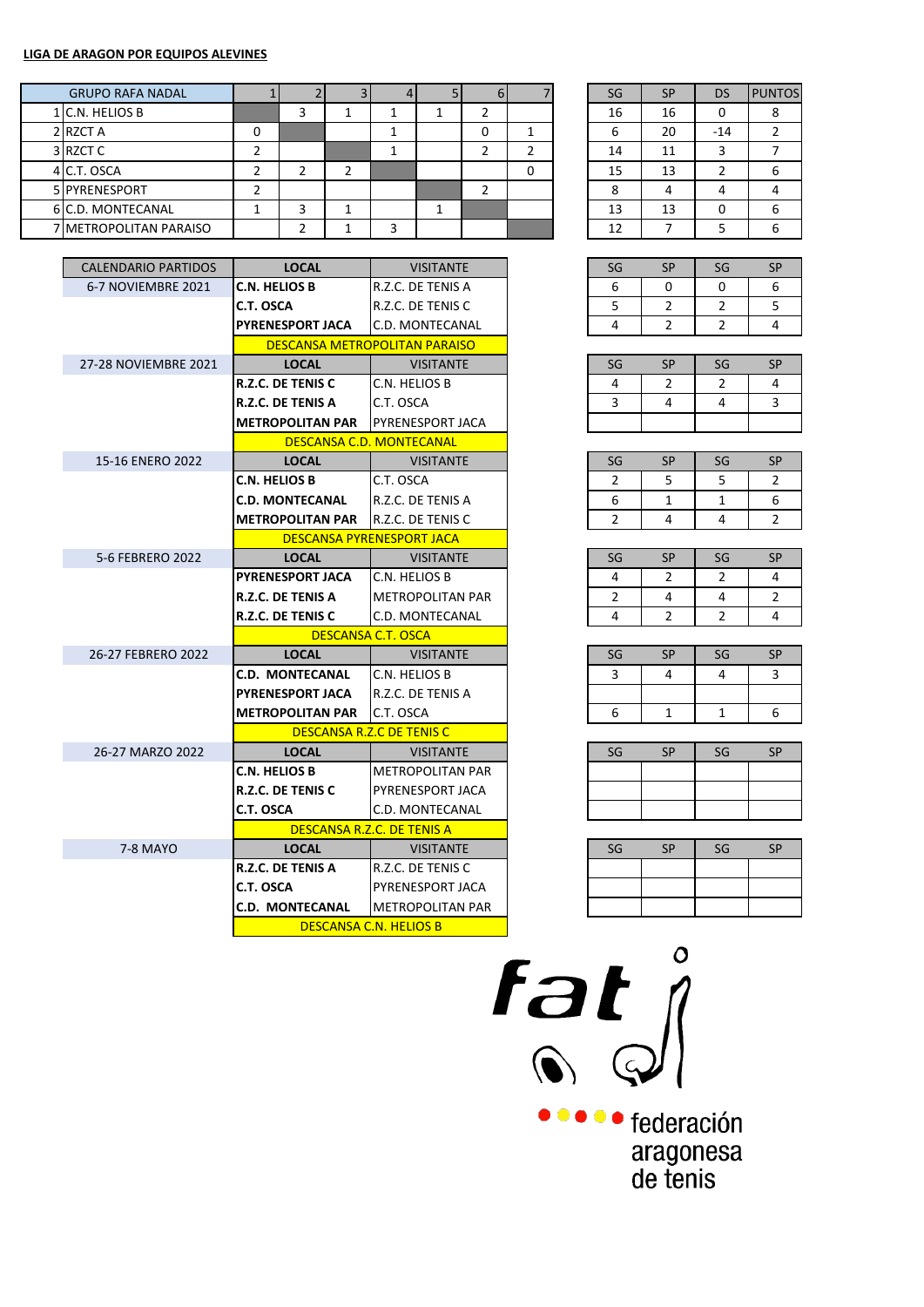## **LIGA DE ARAGON POR EQUIPOS ALEVINES**

| <b>GRUPO ROGER FEDERER</b> |  |   |  | D |  | SG | <b>SP</b> | DS    | <b>PUNTOS</b> |
|----------------------------|--|---|--|---|--|----|-----------|-------|---------------|
| 1 C.N. HELIOS A            |  |   |  |   |  | 22 | 12        | 10    | 10            |
| 2 RZCT B                   |  |   |  |   |  | 16 | 16        | 0     |               |
| 3 RZCT D                   |  |   |  |   |  | 8  |           |       |               |
| 4 C.T. ZOITI               |  |   |  |   |  | 12 | 13        | $-1$  |               |
| 5 C.T. UTEBO               |  |   |  |   |  | 20 | 8         | 12    |               |
| 6 E.M. EL OLIVAR           |  | O |  |   |  |    | 24        | $-23$ | U             |
| 7 S. TIRO DE PICHON        |  |   |  |   |  | 13 | $\circ$   |       |               |

| <b>CALENDARIO PARTIDOS</b> | <b>LOCAL</b>             | <b>VISITANTE</b>                  | SG       | <b>SP</b>      | SG             | <b>SP</b> |
|----------------------------|--------------------------|-----------------------------------|----------|----------------|----------------|-----------|
| 6-7 NOVIEMBRE 2021         | <b>C.N. HELIOS A</b>     | R.Z.C. DE TENIS B                 | 3        | 4              | 4              | 3         |
|                            | C.T. ZOITI               | R.Z.C. DE TENIS D                 | 4        | $\overline{2}$ | 2              | 4         |
|                            | <b>A.D.TENIS UTEBO</b>   | E.M. EL OLIVAR                    | 6        | $\Omega$       | $\Omega$       | 6         |
|                            |                          | <b>DESCANSA S. TIRO DE PICHON</b> |          |                |                |           |
| 27-28 NOVIEMBRE 2021       | <b>LOCAL</b>             | <b>VISITANTE</b>                  | SG       | <b>SP</b>      | SG             | <b>SP</b> |
|                            | <b>R.Z.C. DE TENIS D</b> | C.N. HELIOS A                     | $\Omega$ | $\mathcal{P}$  | 6              | 0         |
|                            | <b>R.Z.C. DE TENIS B</b> | C.T. ZOITI                        | 4        | $\overline{2}$ | $\overline{2}$ | 4         |
|                            | <b>S. TIRO DE PICHON</b> | A.D. TENIS UTEBO                  | 4        | 4              | 4              | 4         |
|                            |                          | DESCANSA E.M. EL OLIVAR           |          |                |                |           |
| 15-16 ENERO 2022           | <b>LOCAL</b>             | <b>VISITANTE</b>                  | SG       | <b>SP</b>      | SG             | <b>SP</b> |
|                            | <b>C.N. HELIOS A</b>     | C.T. ZOITI                        | 3        | 4              | 4              | 3         |
|                            | <b>E.M. EL OLIVAR</b>    | R.Z.C. DE TENIS B                 | $\Omega$ | 6              | 6              | 0         |
|                            | <b>S. TIRO DE PICHON</b> | R.Z.C. DE TENIS D                 |          |                |                |           |
|                            |                          | <b>DESCANSA A.D.TENIS UTEBO</b>   |          |                |                |           |
| 5-6 FEBRERO 2022           | <b>LOCAL</b>             | <b>VISITANTE</b>                  | SG       | <b>SP</b>      | SG             | <b>SP</b> |
|                            | <b>A.D.TENIS UTEBO</b>   | C.N. HELIOS A                     | 4        | 4              | 4              | 4         |
|                            | <b>R.Z.C. DE TENIS B</b> | S. TIRO DE PICHON                 | 2        | 5              | 5              | 2         |
|                            | <b>R.Z.C. DE TENIS D</b> | E.M. EL OLIVAR                    | 6        | $\mathbf{1}$   | 1              | 6         |
|                            |                          | <b>DESCANSA C.T. ZOITI</b>        |          |                |                |           |
| 26-27 FEBRERO 2022         | <b>LOCAL</b>             | <b>VISITANTE</b>                  | SG       | <b>SP</b>      | SG             | <b>SP</b> |
|                            | <b>E.M. EL OLIVAR</b>    | C.N. HELIOS A                     | $\Omega$ | 6              | 6              | 0         |
|                            | <b>A.D.TENIS UTEBO</b>   | R.Z.C. DE TENIS B                 | 6        | 0              | 0              | 6         |
|                            | <b>S. TIRO DE PICHON</b> | C.T. ZOITI                        | 4        | $\overline{2}$ | $\overline{2}$ | 4         |
|                            |                          | DESCANSA R.Z.C. DE TENIS D        |          |                |                |           |
| 26-27 MARZO 2022           | <b>LOCAL</b>             | <b>VISITANTE</b>                  | SG       | <b>SP</b>      | SG             | <b>SP</b> |
|                            | <b>C.N. HELIOS A</b>     | S. TIRO DE PICHON                 |          |                |                |           |
|                            | <b>R.ZC. DE TENIS D</b>  | A.D. TENIS UTEBO                  |          |                |                |           |
|                            | <b>C.T. ZOITI</b>        | E.M. EL OLIVAR                    |          |                |                |           |
|                            |                          | <b>DESCANSA R.Z.C. DE TENIS B</b> |          |                |                |           |
| 7-8 MAYO                   | <b>LOCAL</b>             | <b>VISITANTE</b>                  | SG       | <b>SP</b>      | SG             | <b>SP</b> |
|                            | <b>R.Z.C. DE TENIS B</b> | R.Z.C. DE TENIS D                 |          |                |                |           |
|                            | <b>C.T. ZOITI</b>        | A.D. TENIS UTEBO                  |          |                |                |           |
|                            | <b>E.M. EL OLIVAR</b>    | S. TIRO DE PICHON                 |          |                |                |           |
|                            |                          | <b>DESCANSA C.N. HELIOS A</b>     |          |                |                |           |

| SG | <b>SP</b> | <b>DS</b> | <b>PUNTOS</b> |
|----|-----------|-----------|---------------|
| 22 | 12        | 10        | 10            |
| 16 | 16        | ٥         | 8             |
| 8  |           |           |               |
| 12 | 13        | -1        | 6             |
| 20 | 8         | 12        | 8             |
|    | 24        | $-23$     | 0             |
| 13 | 8         | 5         |               |

| SG | SP | SG | <b>SD</b> |
|----|----|----|-----------|
|    |    |    |           |
|    |    |    |           |
|    |    |    | հ         |

| SG | SP | SG | <b>SP</b> |
|----|----|----|-----------|
| П  |    | h  |           |
|    |    |    |           |
|    |    |    |           |

| SG | SP | SG | SP |
|----|----|----|----|
| 2  |    |    |    |
|    |    | հ  |    |
|    |    |    |    |

| SG | SΡ | SG | SΡ |
|----|----|----|----|
|    |    |    |    |
|    |    |    |    |
|    |    |    |    |

| SΡ<br>SG<br>SG | <b>SP</b> |
|----------------|-----------|
| հ<br>6<br>0    | 0         |
| հ<br>U         | 6         |
|                |           |

| SG | SΡ | SG | SΡ |
|----|----|----|----|
|    |    |    |    |
|    |    |    |    |
|    |    |    |    |

| SG | <b>SP</b> | SG | <b>SP</b> |
|----|-----------|----|-----------|
|    |           |    |           |
|    |           |    |           |
|    |           |    |           |



 $\bullet\bullet\bullet\bullet$ federación aragonesa<br>de tenis